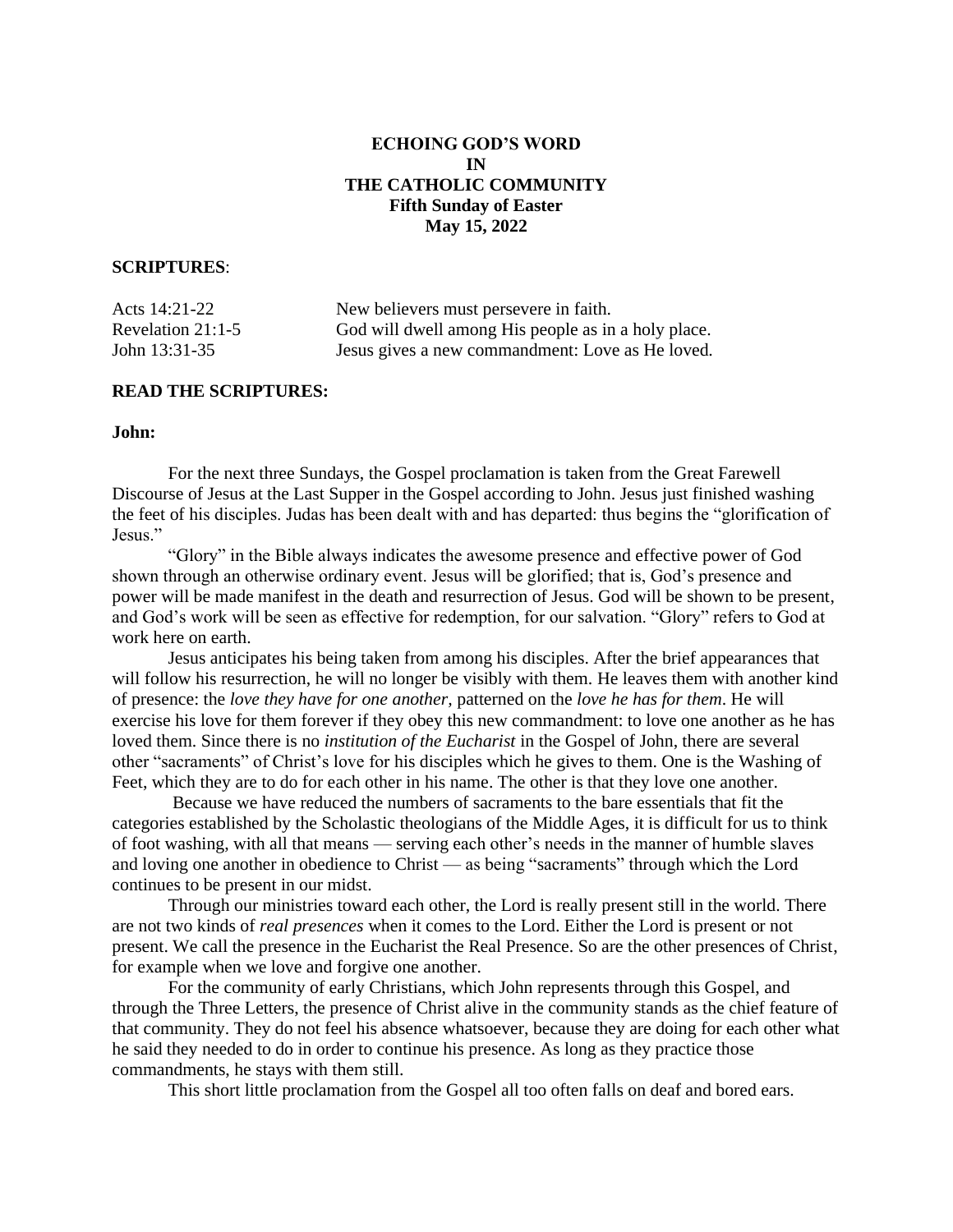There are no parables in John; the whole Gospel is a parable. It all sounds so abstract: love, love, love; serve, serve, serve! We've heard it all before. But have we practiced it? Jesus will come alive in our families and in our parishes when we fulfill these commandments.

# **Acts:**

 The *faith* was the bond that united all the communities of people who had come to believe in Jesus. It was imperative that the members of the various churches hold fast to the content of the faith that has been preached to them by the apostles. Paul wants to make a tour of all those communities where he had preached the Gospel of Jesus Christ. It is during the Second Missionary Journey that we find him and Barnabas coming to Lystra and Iconium and on to Antioch (of Pisidia). Then, on to other places, and finally back to Antioch (of Syria) from where they had originated their mission and ministry. They gave a report to those who had authorized their mission as to the work of conversion which *God was accomplishing among the Gentiles through their preaching.* 

# **Revelation**:

.

 For a people who were *from the desert,* the sea was a fear-inspiring place. It was where monsters dwelled; it was filled with dangers: storms, shipwrecks, drowning, and destruction. The Jews were not a seafaring people like the Phoenicians or the Greeks. The sea was an image of all that was hostile in the world. Of course, in the *new creation* of God's triumphant kingdom there would be no more sea! A New Jerusalem would come down from the hand of God, and God would dwell there in the midst of his people. All of reality will be transformed by the power of God because of the victory of Jesus Christ over everything that is evil, over sin itself.

# **QUESTIONS FOR DISCUSSION**

 1. When you kneel in front of the Blessed Sacrament in the tabernacle and adore Jesus Christ truly present there, do you also think or adoring him when you love someone or someone loves you in his name? Do you realize that you are making him present when you love and serve just as truly as when the priest prays the Great Eucharistic Prayer? (We do not deny that Jesus Christ is truly present in the Eucharist, but we emphasize other presences of the Lord which we have underplayed.)

 2. Have you tried to explore the meaning of the word "glory" and the words "glorify" and "glorification" as Jesus uses these words? Can you see God showing his presence, his power, and His love in the death and resurrection of Jesus Christ? Do you realize that it is not only in his ascension to the right hand of the Father that Jesus is "glorified" but also how the love of God for us was shown in the suffering and dying of Jesus? Explain to one another how this is so in your own life, in your pain as well as in your joys and successes.

 3. Discuss the meaning of the white robes that priests and deacons wear when they serve at the altar. Are these the robes of those who are ordained? Are they not the robes of the baptized? I disrobed the Eucharistic Ministers when I came to a parish as pastor. Some of them were sad; some were angry. What I did was to make sure that people perceived these ministries as those of the laity and not "mini-priests!" Now, I feel like robing them up again to emphasize that they function as baptized Christians! Discuss these issues.